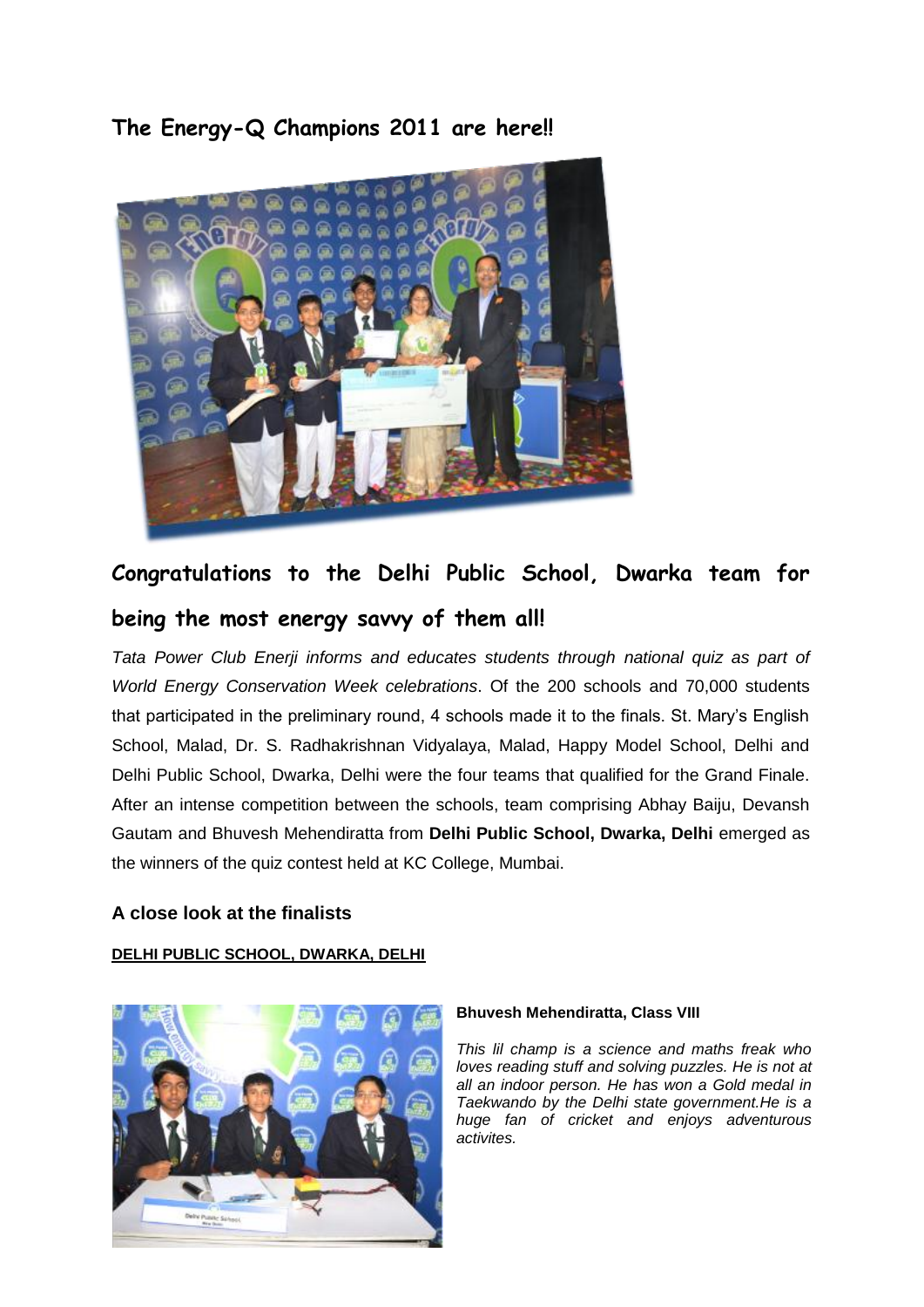## **Abhay Baiju, Class VIII**

*An avid reader and an all-rounder in sports. Be it swimming, basketball or any adventurous sports, he will always be ready to be a part of it.* 

*Abhay is active member of his Mini Energy Club and has reduced energy consumption at his residence. He has also sensitised others towards energy conservation.*

## **Devansh Gautam, Class VIII**

*Devnash hobbies include playing adventurous sports and reading. This intelligent kid has made his family and school proud by winning the International Maths Olympiand and National Cyber Olmpiad too!* 

# **HAPPY MODEL SCHOOL, DELHI**



#### **Nabasindhu Das, Class VIII**

*Nabasindhu Das is an all-rounder who likes quizzing, playing cricket and football, reading, dancing. The gold medal in NCO in the year 2009 is an* 

*additional feather on his cap.*

#### **Rishabh Rathore, Class VIII**

*Class topper in Science, Rishabh likes playing football and dancing. He keeps himself upgraded with the latest happenings around and makes it a point to participate in all quizzes.*

# **Durgesh Kumar, Class VIII**

*With numbers on his tips, Durgesh has won many prizes in Maths Quiz. His hobbies include playing football, singing, quizzing.*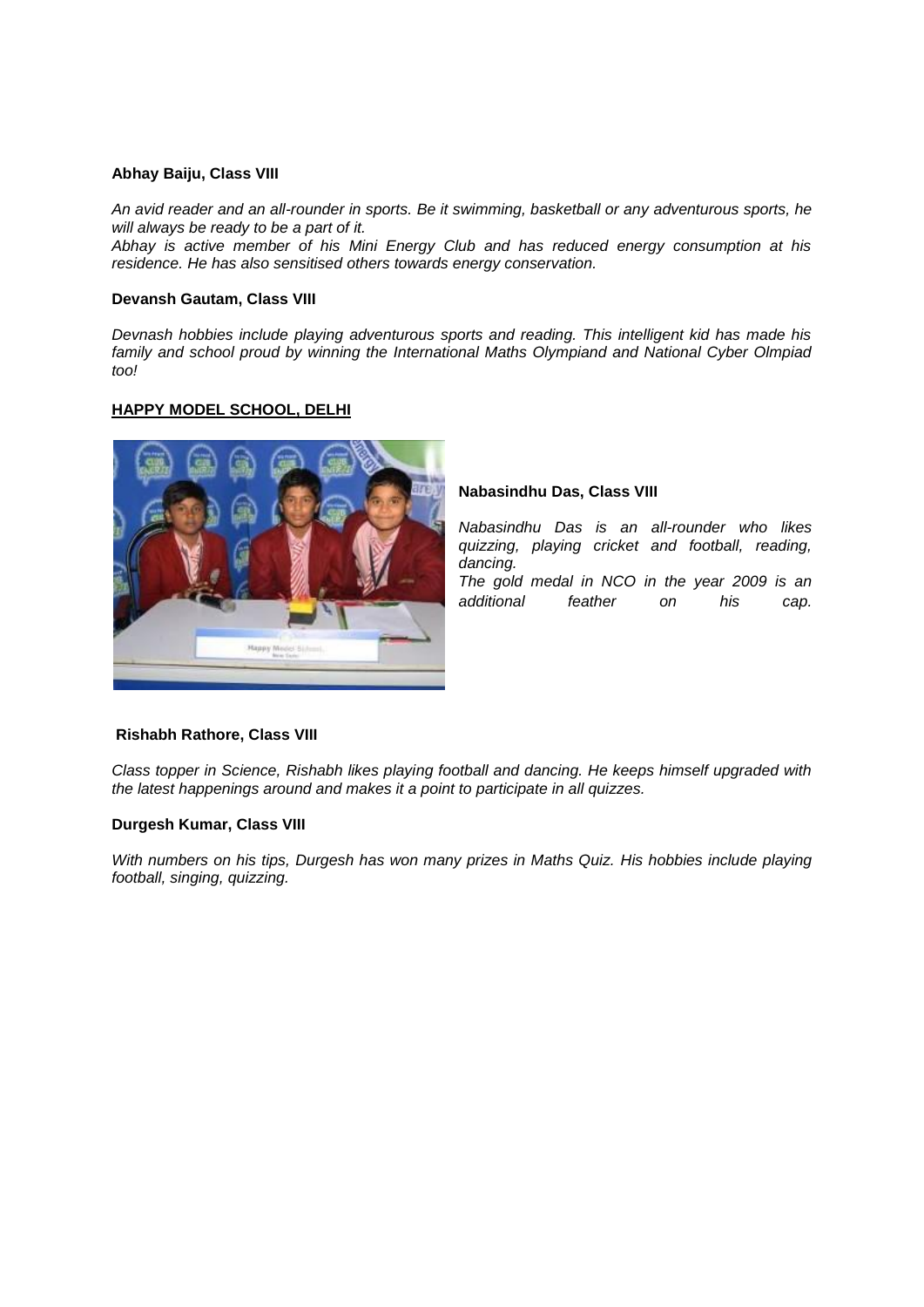# **ST. MARY'S ENGLISH SCHOOL, MALAD**



#### **Nikita Iyer, Class VIII**

*Books interest her and painting is her hobby. This young lady believes that knowledge is not only present in books but is all around.* 

## **Nishma Shah, Class VIII**

*Learning new things is her hobby. Nimisha is a voracious reader who likes sketching.*

#### **Krutika Patwa, Class VIII**

*This nightingale is famous for her singing, apart from music colors interests her and she loves painting.*

*These young girls have their own Mini Energy Club named – Maryites Unplugged The club has conducted many activities in the school like quizzes, red label campaigns, 'batti bandh' campaigns and sensitised people regarding energy conservation. Each class has an energy club. The club celebrates Earth Hour by requesting society residents to switch off all electrical appliances for an hour.* 

*The club has also sensitised car owners to switch off engines at traffic signals and jams.*



# **DR. SARVEPALLI RADHAKRISHNAN VIDYALAYA, MALAD**

#### **Kandarp K. Vazir, Class VIII**

*Football is his passion. Kandarp likes reading in his leisure time.*

#### **Naitik Jayesh Gala, Class VIII**

*All work and no play will make Jack a dull boy. Naitik knows this phrase pretty well. Apart from Science experiments and*